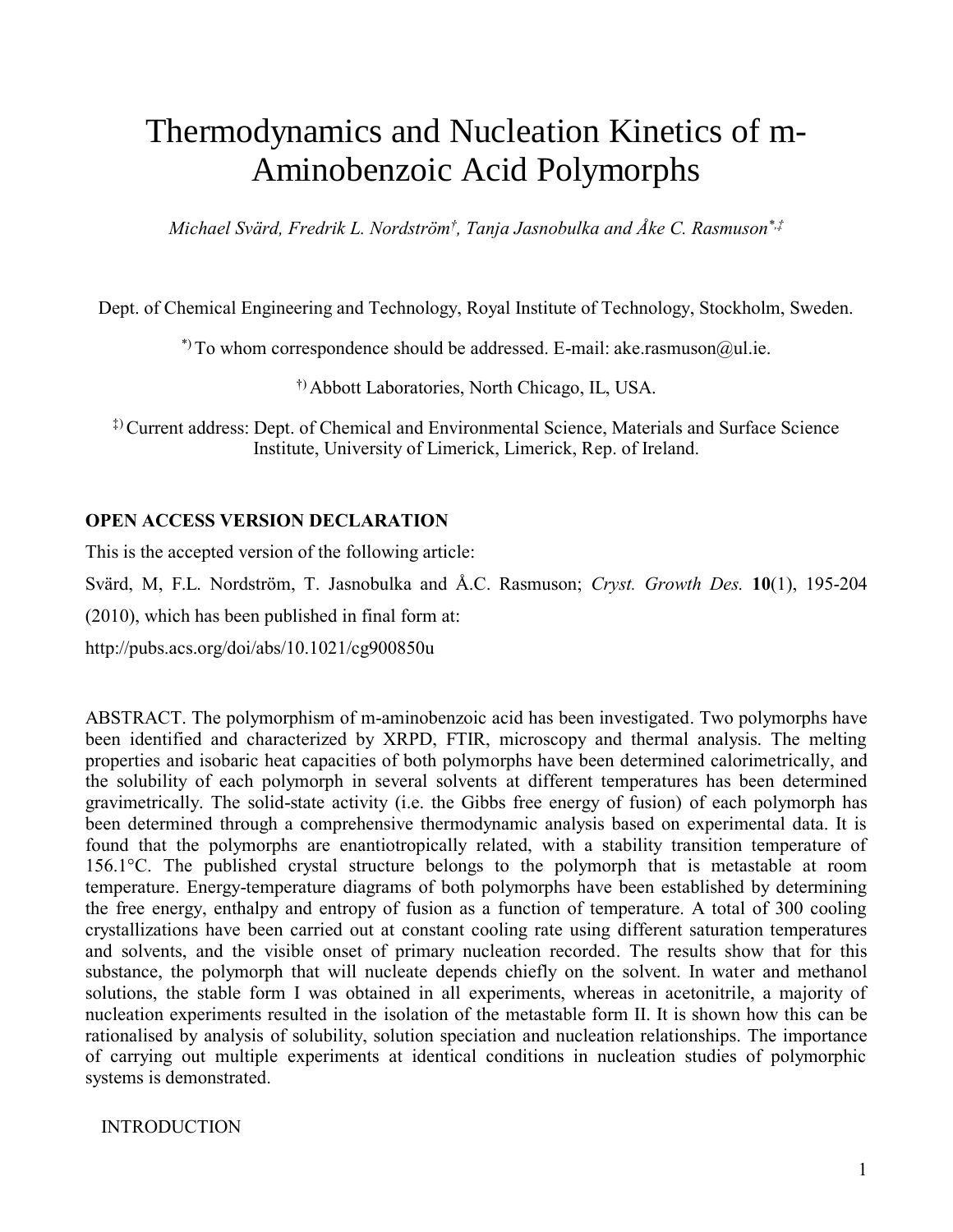When crystallizing pharmaceuticals it is necessary to take into account the phenomenon of polymorphism, or the existence of more than one distinct crystal structure of a single compound. About one third of all active pharmaceutical ingredients are confirmed polymorphic systems<sup>1</sup>, and a similar number has been reported for organic compounds in general<sup>2</sup>. The difference between polymorphs in properties such as solubility, dissolution rate and bioavailability has prompted regulatory requirements stating that possible polymorphs of active pharmaceutical ingredients must be identified<sup>3</sup>.

The various substituted benzoic acids form an interesting group of molecules with a wide range of pharmaceutical connotations, and many of these substances exhibit polymorphism. The substance metaaminobenzoic acid – mABA (figure  $1$ ) – is of considerable importance in the pharmaceutical industry, e.g. in the synthesis of analgesics, as well as in other branches of the chemical industry<sup>4</sup>, and it possesses some interesting properties as a simple model molecule with complex hydrogen bonding abilities.



**Figure 1.** Schematic molecular structure of meta-aminobenzoic acid.

Only one crystal structure has been published<sup>5</sup>, but spectroscopic work in the 60's and 70's<sup>6,7</sup> has described the existence of a second form, reported to be zwitterionic. If this is the case, mABA would be similar to its ortho-isomer (anthranilic acid), which has been shown to possess one zwitterionic polymorph as well as two non-ionic forms.

In the present study, the polymorphism of mABA is examined in detail. Experimental work confirms the existence of two polymorphs, and thermodynamic data as well as nucleation experiments are reported.

## EXPERIMENTAL WORK

#### *Materials*

m-Aminobenzoic acid (CAS reg. no. 99-05-8,  $M_w=137.14$  g/mol) was purchased from Sigma-Aldrich (purity > 98%) and used with no further purification steps. Solvents were purchased from VWR: Ethyl acetate (HiperSolv >99.8%), Acetonitrile (LiChrosolv >99.8%), Methanol (p.a. >99.9%), Acetone (HiperSolv >99.8%). In addition, deionised and microfiltered (pore size 0.2 μm) water was used.

## *Polymorph identification and preparation*

ATR-FTIR spectroscopy and XRPD have been used for the identification and characterization of the polymorphs of mABA. For the infrared spectroscopy, a Perkin Elmer Instruments Spectrum One with an attenuated total reflectance (ATR) module, equipped with a ZnSe-crystal window, was employed, using a scanning range of 650 - 4000 cm<sup>-1</sup>. XRPD patterns were recorded using a X'Pert PRO diffractometer, equipped with a theta/theta goniometer, using  $\text{Cu}\kappa_{\alpha}$ -radiation.

Crystals of mABA were grown by controlled solvent evaporation, using perforated plastic film-coated glass containers with saturated solutions, for the purpose of growing crystals of sufficient size for structure determination with single crystal XRD.

## *Thermal analysis*

The melting temperatures and corresponding melting enthalpies of the polymorphs of mABA have been obtained by differential scanning calorimetry (DSC), using a TA Instruments DSC 2920 with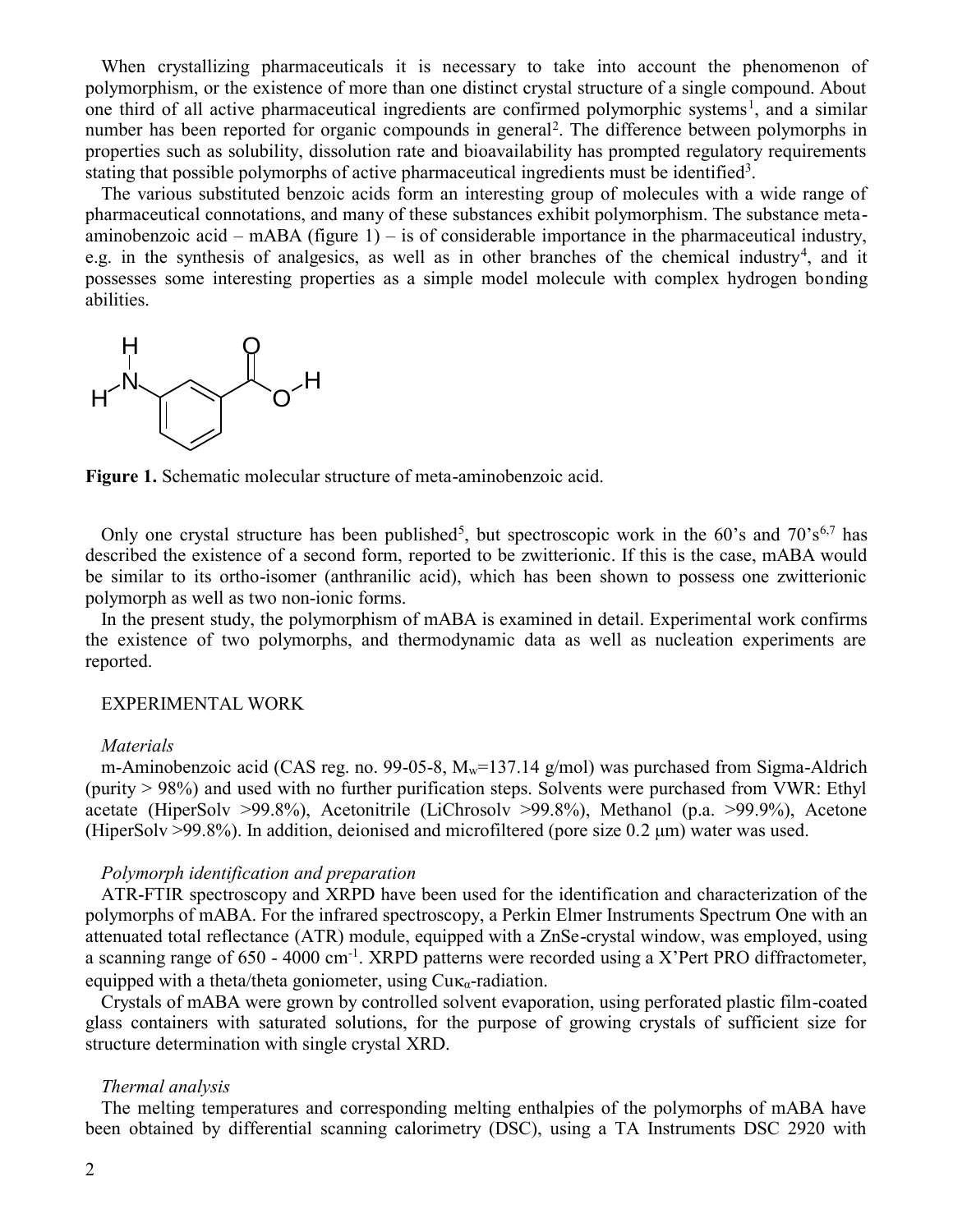hermetically sealed aluminium pans. Heating rates between 2 - 5 K/min were used. The instrument was calibrated against the melting properties of indium.

The isobaric, specific heat capacity of the pure polymorphs  $(C<sub>P</sub>)$  was determined with modulated DSC, using the same instrument. Non-hermetic sample pans were used in order to improve the accuracy. A modulation period of 100 s and an amplitude of 1°C were employed, together with a constant heating rate of 3°C/min preceded by an initial isothermal period of 10 min. Pans were selected so as to limit the difference in weight between sample pan and reference pan to 0.20 mg. The instrument was calibrated according to standard procedure against the melting properties of indium, and the heat capacity signal was calibrated with three runs of a sapphire sample in the relevant temperature interval. A linear calibration curve rather than a calibration constant was used, based on the average of the three sapphire sample runs.

#### *Solubility*

The solubility has been determined gravimetrically, insofar as it has been feasible, in a variety of solvents for two polymorphs of mABA. Solutions of mABA were prepared in sealed 250 ml and 500 ml bottles and agitated with PTFE-coated magnetic bars. The crystals used for the solutions were either the purchased material or crystals obtained by rapid cooling of solutions saturated at higher temperatures. The solutions containing excess solid crystalline material of the specified polymorph (verified with FTIR) were allowed to equilibrate by dissolution under agitation, at different temperatures ranging from 0 -  $50^{\circ}$ C in increments of  $5^{\circ}$ C. The temperature was controlled with Julabo FP-50 thermostatic bath to within 0.01°C. The temperature in the cryostat was validated using a mercury calibration thermometer (Thermo-Schneider, Wertheim, Germany, accuracy of 0.01°C). Samples of solution were collected using pre-heated syringes with filters (0.2 μm; CA for aqueous solutions, otherwise PTFE) and the sample mass recorded directly, with a precision of 0.0001 g. Solutions were allowed some sedimentation before sampling, as this was found to enhance the reproducibility. The samples were dried in a ventilated laboratory hood, with the mass monitored regularly, until completely dry. The solubility was calculated from the registered masses. Multiple samples from multiple solutions were collected to ensure that equilibrium had been attained as well as to minimize experimental error.

## *Primary nucleation*

Saturated solutions (with respect to the stable polymorph) prepared in 500 ml bottles at 45 and 55°C, respectively, were filtered into sealed test tubes (15 ml), agitated with PTFE-coated magnetic bars, using pre-heated syringes with filters 0.2 μm; CA or PTFE), in batches of 30 test tubes. Each batch of test tubes were kept in a thermostatic bath at 60°C for 24 h in order to remove any resident solution memory of the structure of the dissolved material. The test tubes were subsequently cooled at a constant cooling rate of 10°C/h, while being recorded using a digital Sony DCR-SR72e camcorder. The onset of nucleation was then determined visually with an estimated accuracy of 0.1°C. As soon as sufficient crystal material had precipitated in a given test tube, the content was filtered using Munktell grade 1003 filter paper, and ATR-FTIR spectroscopy was used to identify the crystallized polymorph. Filtration and analysis was done as quickly as was experimentally feasible in order to reduce the risk of solventmediated transformation of the crystalline material. The initial concentration of each flask was measured gravimetrically with the same method as for the solubility determinations.

## RESULTS

#### *Polymorph identification*

Crystals grown from evaporation of ethyl acetate or acetonitrile exhibited a needle- or rod-like habit, with crystals sometimes exceeding 1 mm in length. One such crystal was analysed with single crystal  $XRD$ , and the structure proved to be identical to the one published in 1980 by Voogd et al.<sup>5</sup>, present in the Cambridge Structural Database with refcode AMBNZA. This polymorph will be referred to as form II. Analysis with IR spectroscopy for this polymorph rendered a spectrum with significant differences from that obtained using the purchased crystal material, which is henceforth termed form I. IR spectra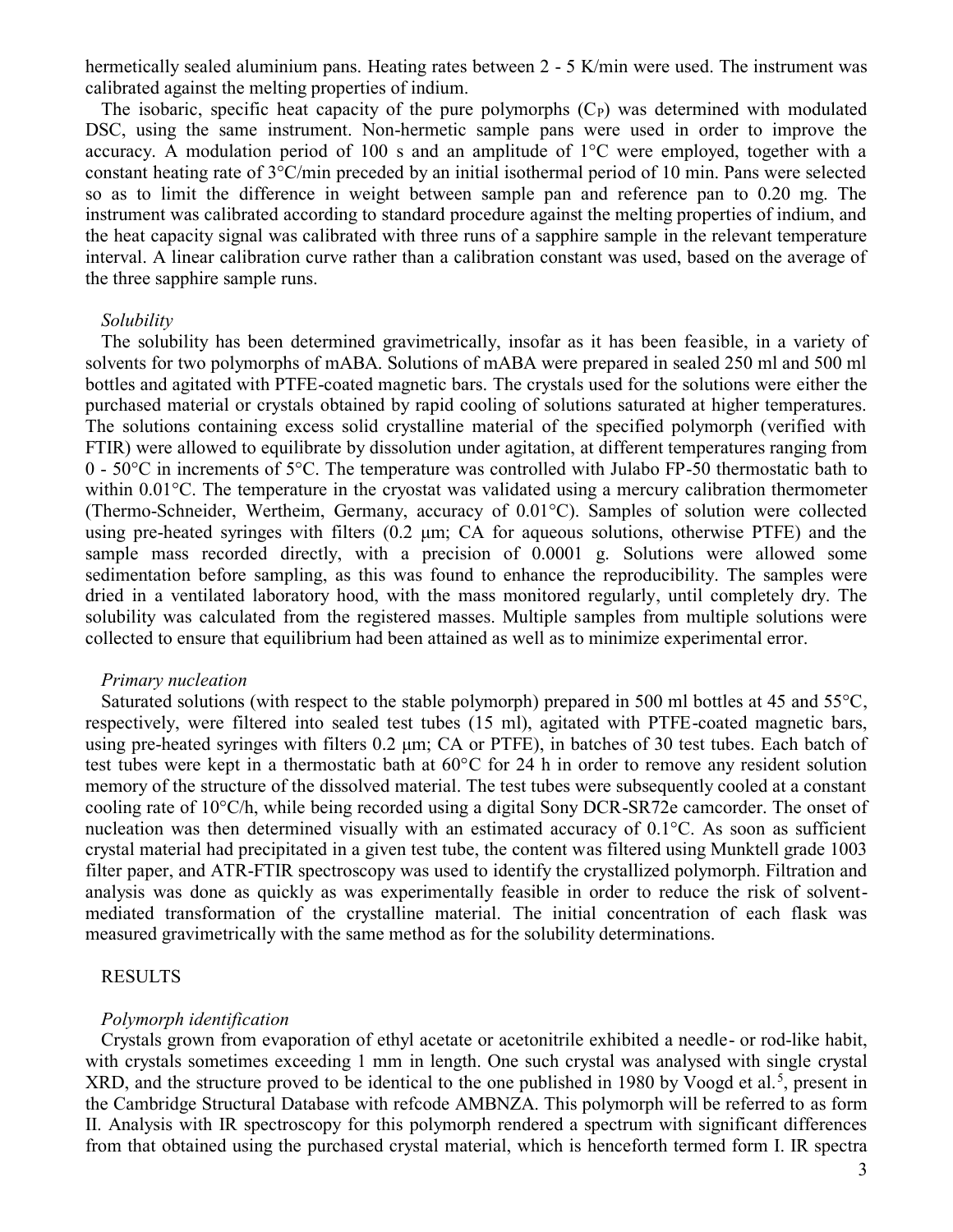of the two polymorphs are shown in figure 2. Crystals grown from evaporation of methanol, water or acetone proved on IR analysis to be form I. Unfortunately, no crystals could be grown with adequate size for analysis with single crystal XRD. XRPD on crystalline powder of forms I and II, shown in figure 3, rendered final proof of the existence of two distinct crystal structures.



**Figure 2.** IR spectra of the two polymorphs of mABA: Form I (red, upper) and form II (blue, lower).



**Figure 3.** XRPD diffractograms of the two polymorphs of mABA: Form I (red, upper) and form II (blue, lower).

Figure 4 shows microscope images of crystals of the two polymorphs, obtained by slow evaporation of water (form I) and ethyl acetate (form II). Form I shows dendritic growth, forming small cascades of threads, possibly due to twinning, whereas form II develops needle-like crystals which may grow to several millimetres in length.

## *Thermal analysis*

The melting point,  $T_m$ , enthalpy and entropy of fusion,  $\Delta H^f$  and  $\Delta S^f$ , respectively, of the two polymorphs are given in table 1. All samples were subjected to polymorph verification with ATR-FTIR, and the polymorphic purity was confirmed by DSC.

**Table 1.** Melting data of polymorph I and II with 95% confidence limits.

| polymorph scans | $T_m^{a/o}C$      | $\Delta H^{f}(T_{m})/kJ \cdot mol^{-1}$ | $\Delta S^f(T_m)/J \cdot K^{-1} \cdot mol^{-1}$ |
|-----------------|-------------------|-----------------------------------------|-------------------------------------------------|
|                 | $172.04 \pm 0.25$ | $35.51 \pm 1.14$                        | 79.76                                           |
|                 | $177.98 \pm 0.46$ | $26.74 \pm 0.70$                        | 59.27                                           |

a) extrapolated onset temperature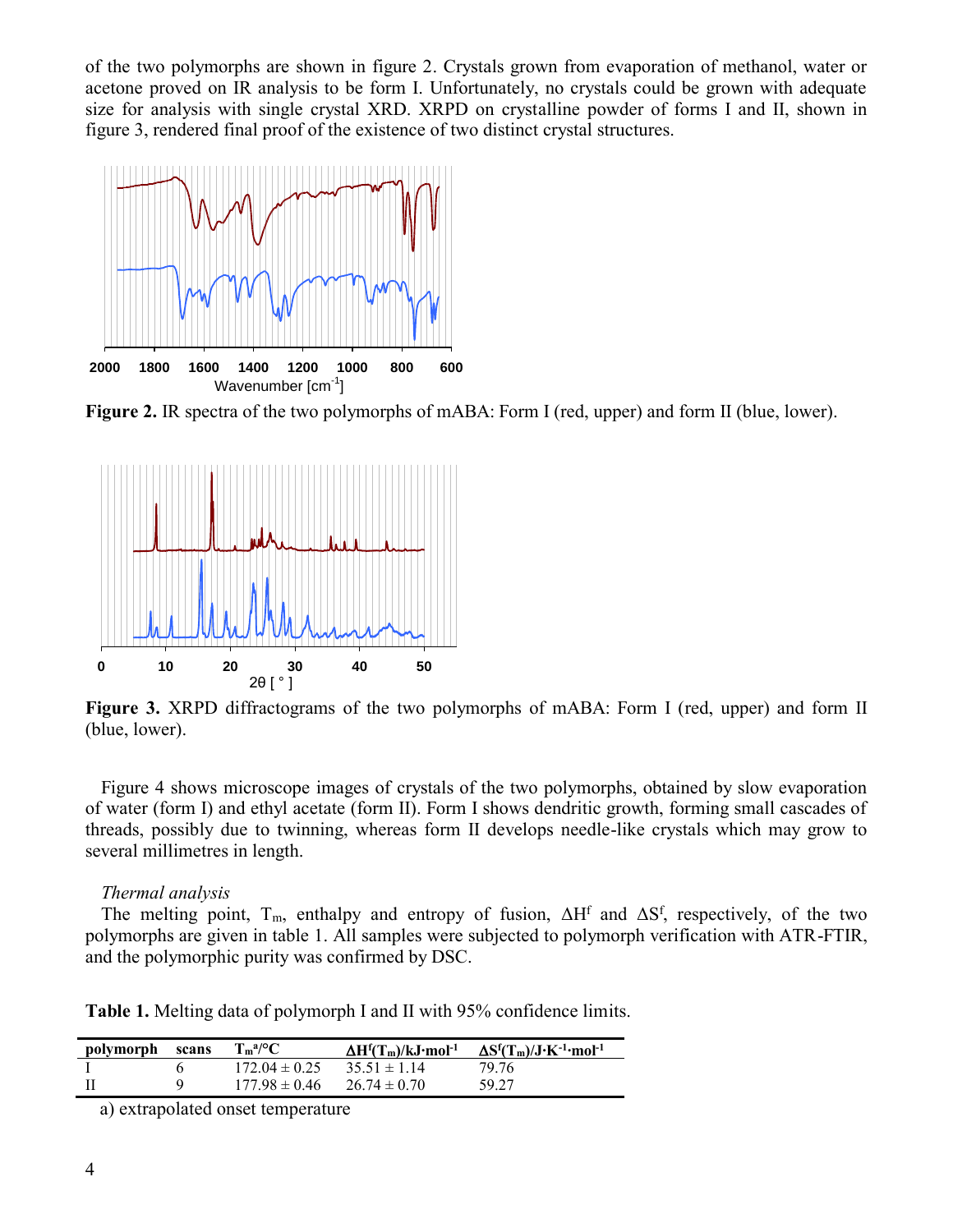

**Figure 4.** Microscope pictures of crystals of a) form I and b) form II.

Four DSC thermograms of mABA are shown in figure 5. Thermograms A and B show the two polymorphs melting without any prior solid-solid transformation; a typical result when using pure material. Thermogram C shows how the starting polymorph I melts, followed by an immediate recrystallization into form II, which subsequently melts, and thermogram D shows a solid-solid endothermic transformation of form I into form II, which then melts, both less common occurrences, possibly induced by small traces of form II being present. Only thermograms of type A or B were used for the melting data in table 1.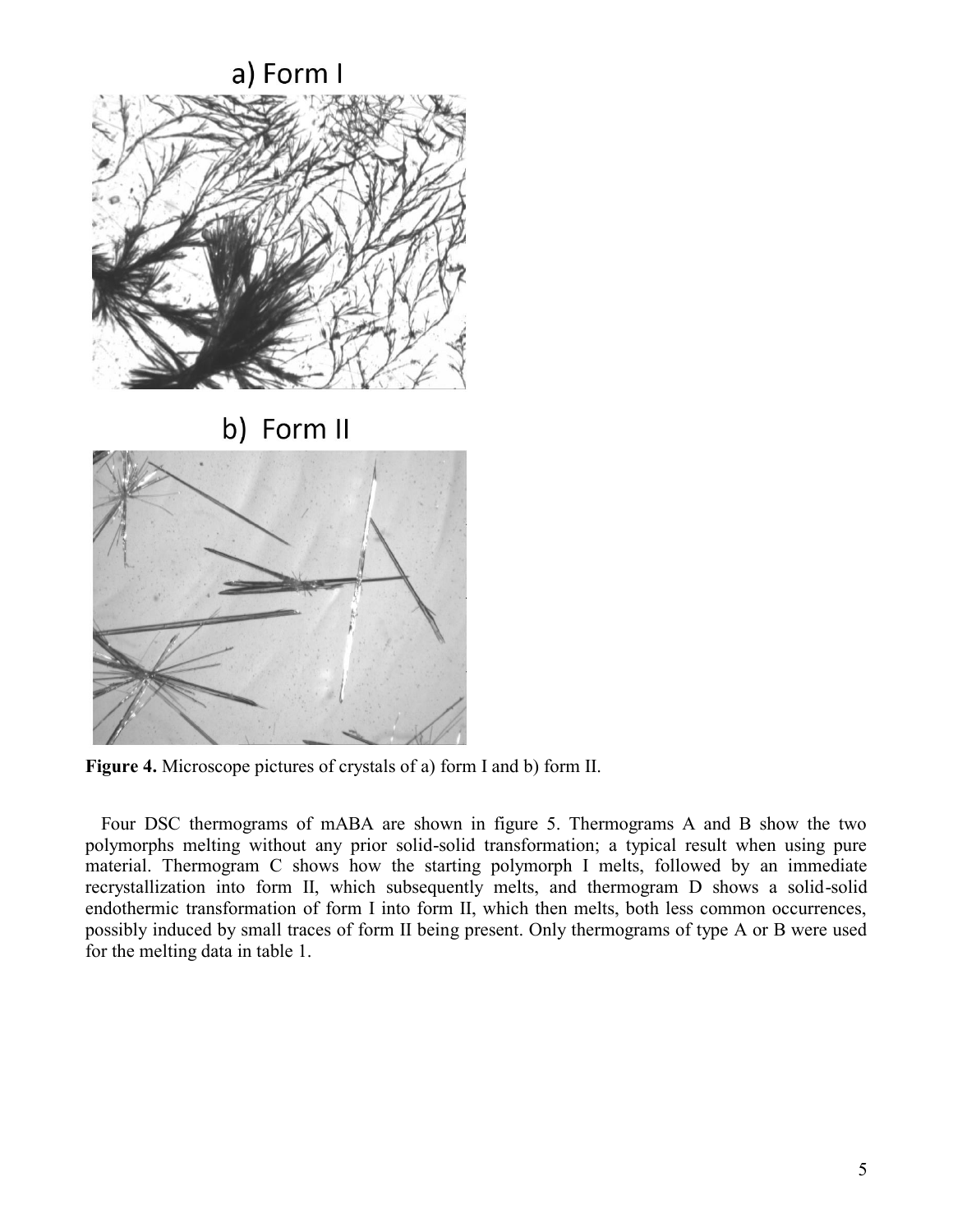

**Figure 5.** DSC thermograms of mABA polymorphs: A (red) – form I melts; B (blue) – form II melts; C  $(green)$  – form I melts, form II recrystallizes and then melts; D (purple) – form I transforms into form II which then melts.

The specific heat capacity of the two polymorphs was determined in the temperature interval 300 - 400 K. The material used was the purchased material (form I) and crystals obtained by rapid cooling crystallizations of ethyl acetate solutions (form II). All samples were subjected to polymorph verification with ATR-FTIR. Using a linear regression model on the form:

$$
C_P = k_1 + k_2 T \tag{1}
$$

the coefficients  $k_1$  and  $k_2$  were determined by a least-squares fit of all the C<sub>P</sub>-data from multiple scans for each polymorph at different temperatures. The heat capacity of the melt could not be determined due to significant evaporation upon melting. No suspected polymorphic transformation was observed during the heat capacity measurements. A total of 19 scans were carried out. Two scans (one for each polymorph) were disregarded, as the resulting heat capacity – temperature plots deviated greatly with respect both to slope and displacement from the remaining set, presumably due to poor contact between the sample pan and the DSC cell.

The heat capacity coefficients are summarized in table 2.

|  | <b>Table 2.</b> Heat capacity coefficients of eq. 1 for the two polymorphs. |  |  |
|--|-----------------------------------------------------------------------------|--|--|
|  |                                                                             |  |  |

| polymorph | scans | T-interval/K | $k_1/J$ ·K <sup>-1</sup> ·mol <sup>-1</sup> | $k_2/J$ ·mol <sup>-1</sup> |
|-----------|-------|--------------|---------------------------------------------|----------------------------|
|           |       | $300 - 400$  | 39.60                                       | 0.4825                     |
| Н         |       | $300 - 400$  | 41.54                                       | 0.5237                     |

## *Solubility*

The solubility of form I was determined at five degree intervals from 10 - 50°C in water, acetonitrile, ethyl acetate and methanol. The true solubility of form II was successfully determined at low temperatures in acetonitrile and ethyl acetate. A gradual transformation into form I slightly above room temperature precluded further solubility measurements of form II in these solvents. In water and methanol, no crystals of form II could be obtained by rapid cooling crystallization, and as crystals introduced into solution transformed rapidly into form I in these solvents, no solubility measurements were feasible. Solubility data is presented in table 3.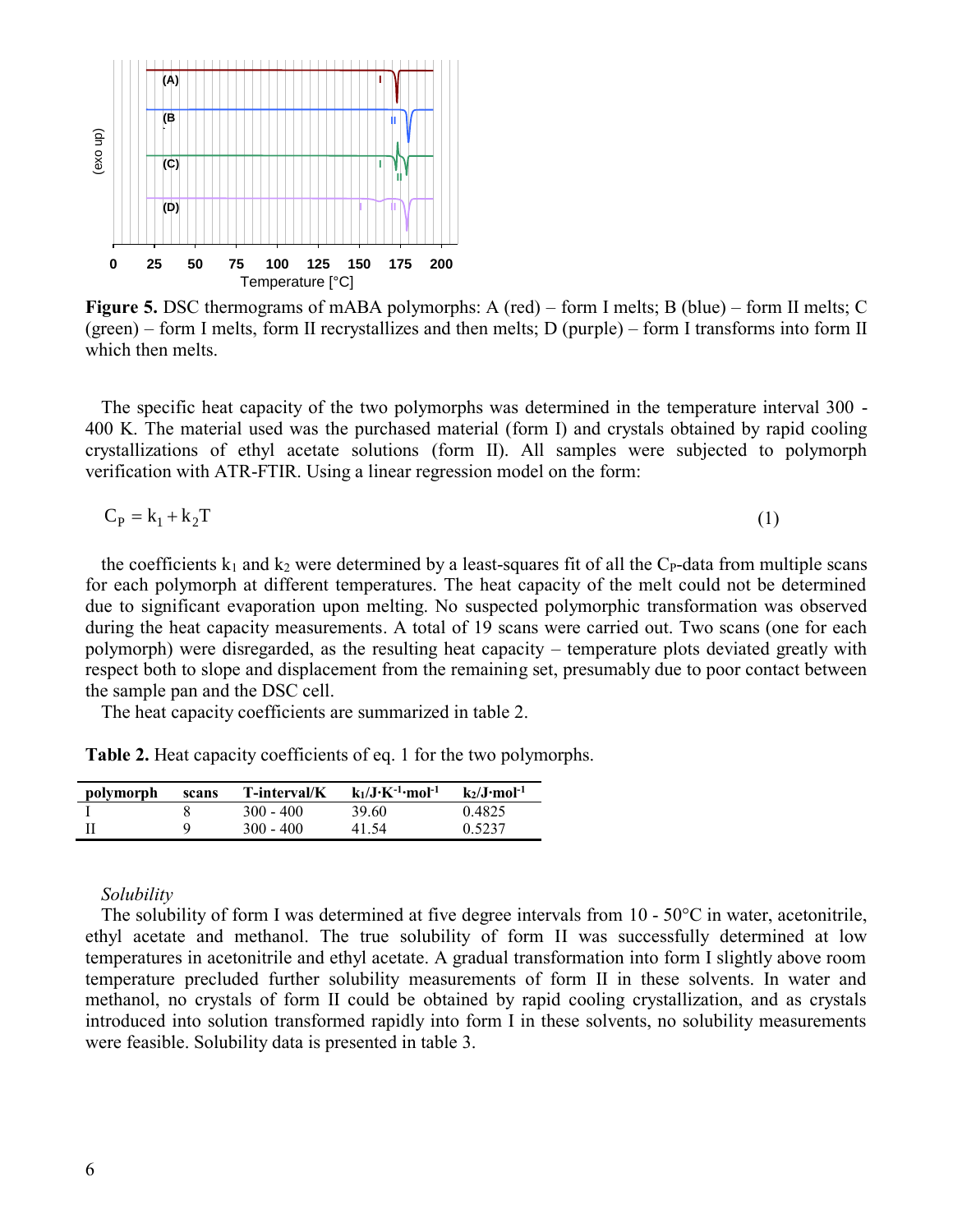| $T$ /°C  | solubility [no. of samples] given in g mABA per kg solvent |                      |                      |                       |                      |                       |  |  |
|----------|------------------------------------------------------------|----------------------|----------------------|-----------------------|----------------------|-----------------------|--|--|
|          |                                                            | form I               |                      | form II               |                      |                       |  |  |
|          | water                                                      | acetonitrile         | ethyl acetate        | methanol              | acetonitrile         | ethyl acetate         |  |  |
| $\theta$ |                                                            |                      |                      |                       |                      | $19.34 \pm 0.66$ [6]  |  |  |
| 5        |                                                            |                      |                      |                       | $14.20 \pm 0.45$ [2] | $21.10 \pm 0.10$ [12] |  |  |
| 10       | $3.50 \pm 0.16$ [4]                                        | $5.27 \pm 0.07$ [4]  | $6.71 \pm 0.21$ [4]  | $38.56 \pm 0.05$ [4]  | $16.82 \pm 0.04$ [6] | $24.06 \pm 0.19$ [7]  |  |  |
| 15       | $4.07 \pm 0.20$ [4]                                        | $5.92 \pm 0.08$ [4]  | $7.66 \pm 0.30$ [4]  | $44.31 \pm 0.45$ [4]  | $20.26 \pm 0.18$ [6] | $26.52 \pm 0.16$ [9]  |  |  |
| 20       | $4.66 \pm 0.17$ [4]                                        | $7.15 \pm 0.06$ [4]  | $8.78 \pm 0.27$ [4]  | $51.73 \pm 0.38$ [4]  | $23.39 \pm 0.05$ [6] | $29.61 \pm 0.11$ [6]  |  |  |
| 25       | $5.40 \pm 0.15$ [4]                                        | $9.45 \pm 0.31$ [6]  | $10.50 \pm 0.35$ [8] | $60.74 \pm 0.80$ [4]  | $27.39 \pm 0.07$ [4] | $33.49 \pm 0.24$ [8]  |  |  |
| 30       | $6.24 \pm 0.13$ [4]                                        | $11.31 \pm 0.07$ [4] | $13.02 \pm 0.67$ [8] | $73.63 \pm 0.16$ [2]  |                      | $36.53 \pm 0.19$ [8]  |  |  |
| 35       | $7.30 \pm 0.16$ [4]                                        | $15.01 \pm 0.38$ [8] | $15.28 \pm 0.54$ [8] | $88.05 \pm 1.46$ [8]  |                      |                       |  |  |
| 40       | $8.58 \pm 0.08$ [4]                                        | $18.85 \pm 1.12$ [8] | $18.42 \pm 0.35$ [8] | $100.51 \pm 0.85$ [6] |                      |                       |  |  |
| 45       | $10.10 \pm 0.12$ [4]                                       | $22.64 \pm 0.67$ [8] | $21.49 \pm 0.52$ [4] | $118.12 \pm 1.40$ [4] |                      |                       |  |  |
| 50       | $11.80 \pm 0.11$ [6]                                       | $27.95 \pm 0.64$ [8] | $26.18 \pm 1.02$ [4] | $138.55 \pm 3.15$ [4] |                      |                       |  |  |

**Table 3.** Solubility of the two mABA polymorphs, reported as averages with 95% confidence limits, and the number of samples given in brackets.

The following regression model was fitted to the solubility data, for each solvent and polymorph:

$$
\ln x_{eq} = AT^{-1} + B + CT
$$

(2)

where  $x_{eq}$  is the mole fraction solubility and T the temperature in Kelvin. The coefficients A, B and C were determined using the software Origin 6.1. They are listed, together with the goodness of fit as given by  $\chi^2$ , in table 4. The measured solubility and the regression model are shown in figure 6.

**Table 4.** Coefficients of eq. 2 for the two polymorphs in various solvents.

| polymorph, solvent     | A          | В        |            | $\gamma^2$           |
|------------------------|------------|----------|------------|----------------------|
| form I, water          | 1957.08    | $-29.22$ | 0.05168    | $0.03 \cdot 10^{-3}$ |
| form I, acetonitrile   | 2604.92    | $-36.07$ | 0.07193    | $1.87 \cdot 10^{-3}$ |
| form I, ethyl acetate  | 2471.76    | $-31.57$ | 0.06134    | $0.48 \cdot 10^{-3}$ |
| form I, methanol       | $-279.14$  | $-11.93$ | 0.02891    | $0.31 \cdot 10^{-3}$ |
| form II, acetonitrile  | $-4464.59$ | 16.47    | $-0.02117$ | $0.09 \cdot 10^{-3}$ |
| form II, ethyl acetate | $-242.26$  | $-8.55$  | 0.01841    | $0.14 \cdot 10^{-3}$ |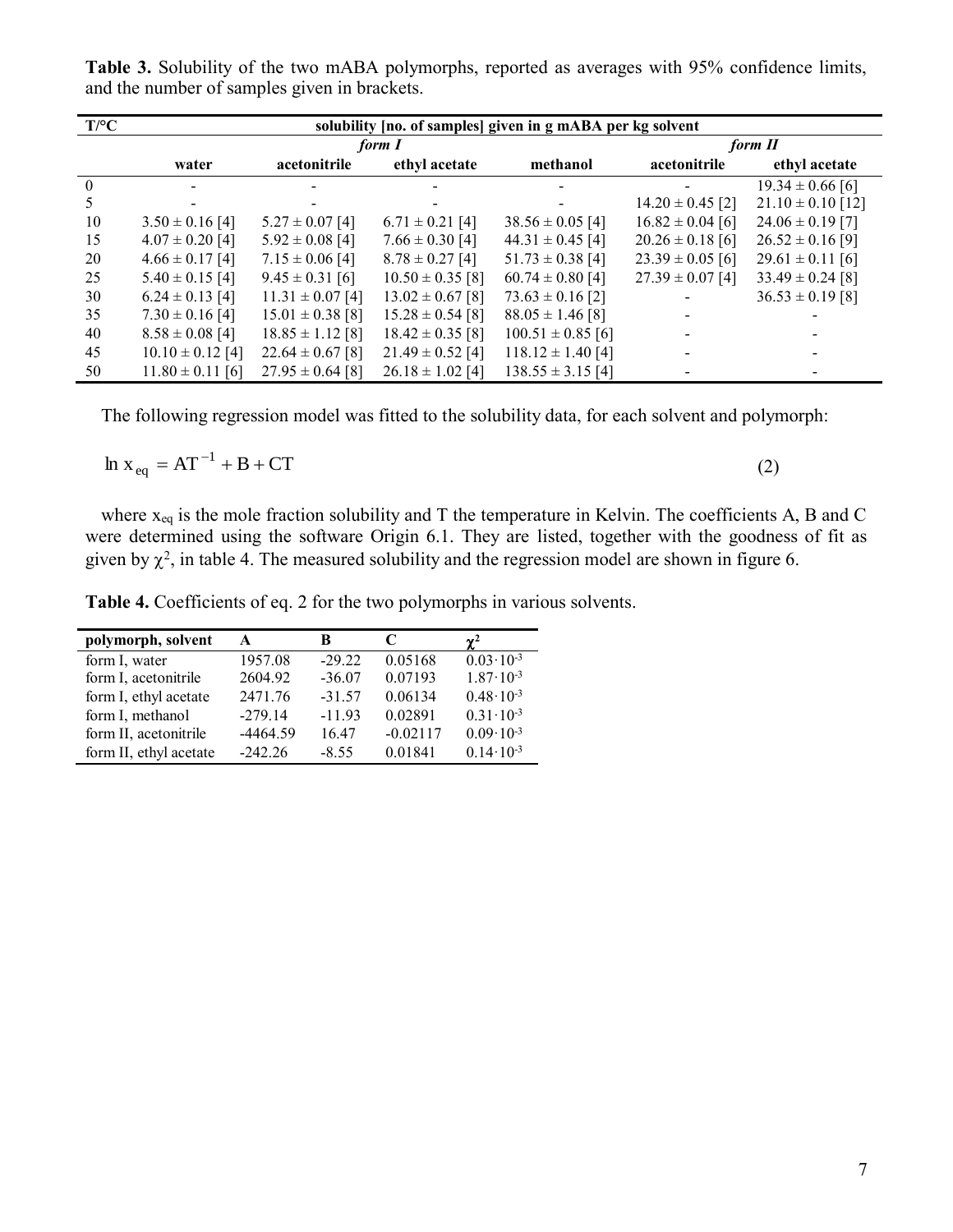

Figure 6. Experimentally measured solubility data of mABA form I (red) and form II (blue, where determined) is shown together with corresponding regression curves, for a) water, b) acetonitrile, c) ethyl acetate and d) methanol.

#### *Primary nucleation*

Table 5 summarizes the nucleation experiments performed under various conditions, the resulting isolated polymorph and the metastable zone widths. In water and methanol, only form I is found. None of the test tubes containing ethyl acetate solution saturated at 45°C nucleated during cooling. Attempts to start with ethyl acetate solutions saturated at 55°C resulted in precipitation of a reaction product, which formed when solutions were kept for some time at high temperatures. In acetonitrile, the majority of experiments produced form II.

**Table 5.** Nucleation experiment results: fraction of samples identified as form I, II or a mixture of both forms, the average metastable zone width with reference to the solubility of form I, and average supersaturation ratio with respect to the observed polymorph at visible onset of nucleation, given with 95% confidence intervals.

| fraction of exp resulting in $[\%]$ |                   |                            |        |         |                          |                |                    |                     |
|-------------------------------------|-------------------|----------------------------|--------|---------|--------------------------|----------------|--------------------|---------------------|
| solvent                             | $T_{\rm sat}$ /°C | number of exp <sup>a</sup> | form I | form II | both I+II                | MZW/°C         | avg S <sub>I</sub> | avg S <sub>II</sub> |
| water                               | 45                | 60                         | 100    |         |                          | $38.1 \pm 1.0$ | $3.29 \pm 0.10$    |                     |
| water                               | 55                | 60                         | 100    |         |                          | $34.7 \pm 0.8$ | $2.86 \pm 0.07$    |                     |
| acetonitrile                        | 45                | 60                         | 10     | 83      |                          | $39.9 \pm 0.4$ | $5.38 \pm 0.08$    | $1.58 \pm 0.02$     |
| methanol                            | 45                | 60                         | 100    |         |                          | $21.6 \pm 0.9$ | $2.01 \pm 0.06$    |                     |
| ethyl acetate                       | 45                | 60                         |        | -       | $\overline{\phantom{0}}$ | > 48           | >4.86              | >1.25               |

a) number of identical experiments performed under each set of conditions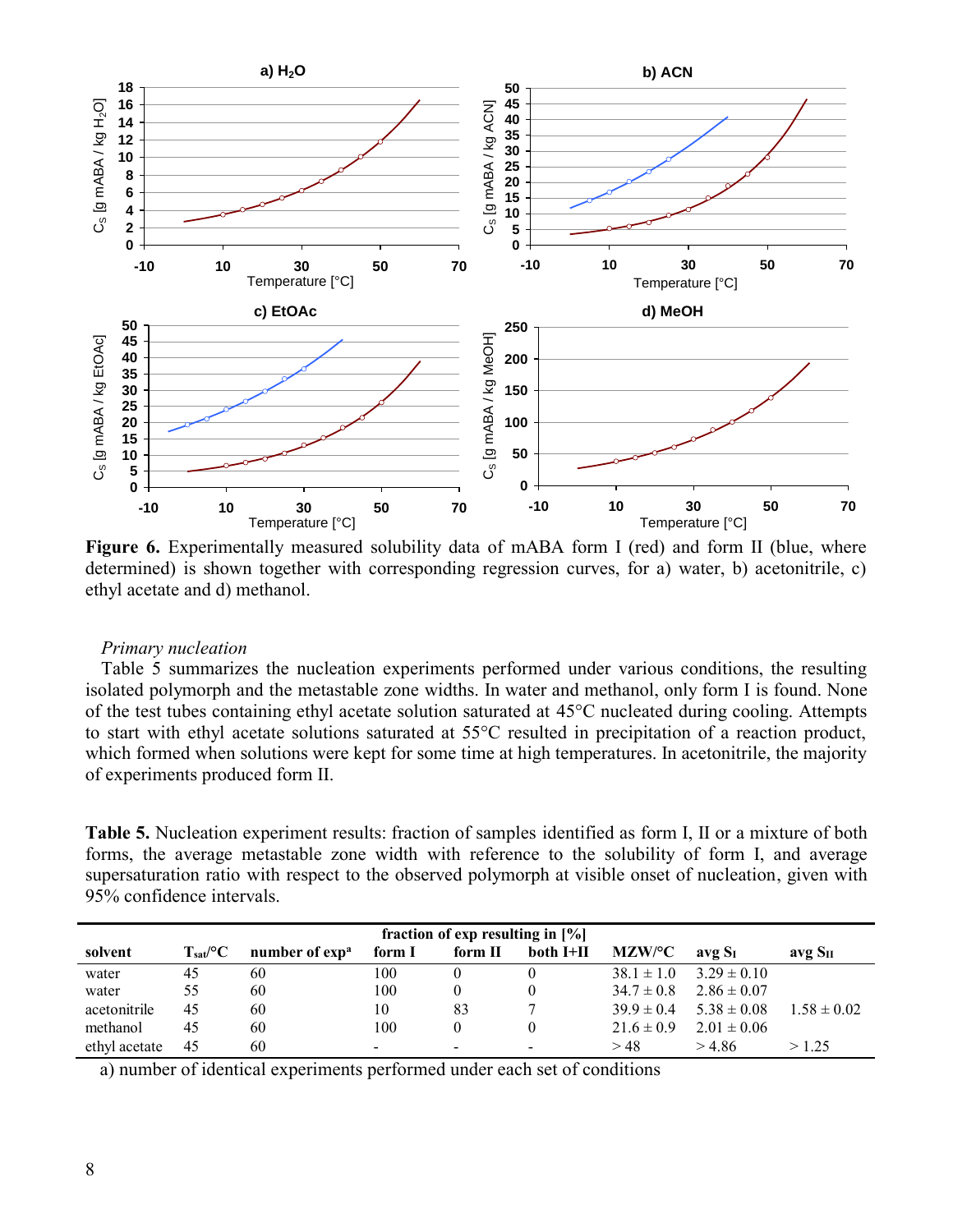#### ANALYSIS AND DISCUSSION

#### *Thermodynamic stability analysis*

The determined solubility data of the two polymorphs in acetonitrile and ethyl acetate, combined with the observed polymorphic transformations in solution from form II into form I shows that form I is thermodynamically stable at ambient conditions. These results in conjunction with the experimentally determined melting properties of the two polymorphs show that the system is enantiotropic. Occasional DSC scans starting with form I resulted in a solid-solid transformation into form II below the melting temperature of form I (see figure 5, thermogram D). This transition was endothermic, which is in accordance with the heat-of-transition rule-of-thumb<sup>8</sup>. The earliest detected extrapolated onset temperature of the solid-solid transition was 157.25°C, which, given a certain kinetic hysteresis, constitutes an upper experimental limit of the transition temperature.

The thermodynamic stability relationship of the two polymorphs over a given temperature interval can be resolved by determining the activity of the two solid phases. In chemical engineering literature, the convention is to take the pure compound as a hypothetical, supercooled melt at the temperature of interest as the reference state. The activity of the solid phase, a, using this reference state, is then equal to the difference between the chemical potential of the solid and of the pure melt divided by  $RT^9$ , which can be written, completely rigorously, as:

$$
\ln a = \frac{\mu_{\text{solid}} - \mu_{\text{liquid}}}{RT} = \frac{\Delta H^f(T_m)}{R} \left[ \frac{1}{T_m} - \frac{1}{T} \right] - \frac{1}{RT} \int_{T_m}^{T} \Delta C_P dT + \frac{1}{R} \int_{T_m}^{T} \frac{\Delta C_P}{T} dT \tag{3}
$$

where  $\mu$  denotes chemical potential,  $T_m$  and  $\Delta H^f(T_m)$  the melting temperature and enthalpy of fusion at the melting temperature, respectively, and  $\Delta C_P$  is the difference in specific heat capacity between the supercooled melt and the solid.

Since melting data for both polymorphs of mABA are available in table 1, only the  $\Delta C_{P}$ -terms in eq. 3 are required for the determination of the activity of the solid. In a previous contribution<sup>9</sup>, a procedure to simultaneously determine the activity of the solid phase and  $\Delta C_P$  was presented, based on the correlation between the so-called van't Hoff enthalpy of solution and the molar solubility in several solvents at each temperature. This correlation is shown in figure 7, for form I of mABA in three solvents.



**Figure 7.** Relation between the mole fraction solubility and the solubility temperature dependence of form I, in methanol, acetonitrile and ethyl acetate, for five different temperatures: 10°C (red), 20°C (green),  $30^{\circ}$ C (blue),  $40^{\circ}$ C (orange) and  $50^{\circ}$ C (cyan).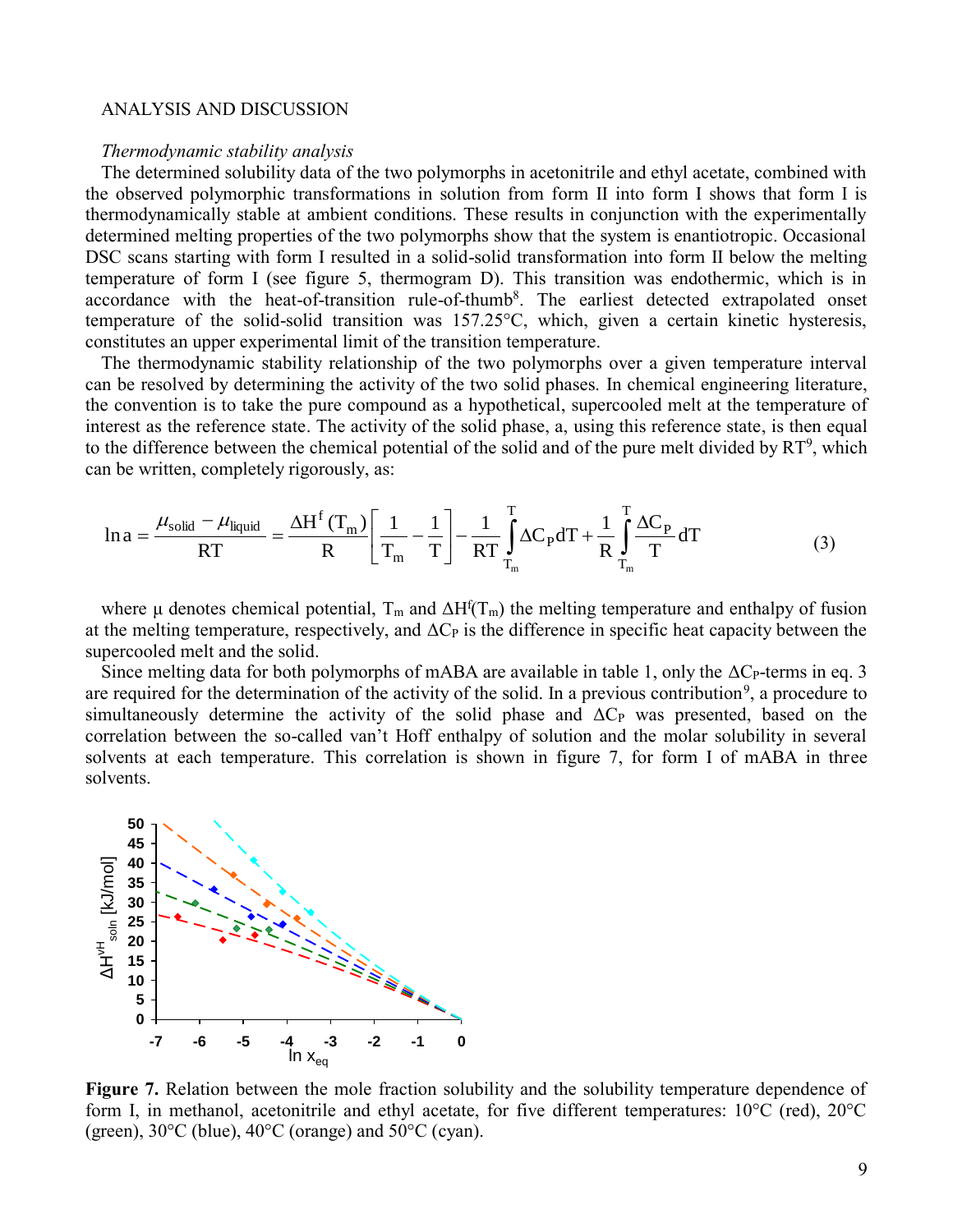The regression curves in figure 7 were established based on the thermodynamically derived regression equation $10$ :

$$
\Delta H_{\text{soln}}^{\text{vH}} = \alpha (\ln x_{\text{eq}})^2 + \beta \ln x_{\text{eq}} \tag{4}
$$

where  $\alpha$  and  $\beta$  are given in table 6.

**Table 6.** Regression coefficients of eq. 4 for form I (in J/mol).

| $T$ /°C | α        | B       | $\mathbf{R}^2$ |
|---------|----------|---------|----------------|
| 10      | $-183.6$ | $-5121$ | 0.622          |
| 15      | $-147.6$ | $-5260$ | 0.740          |
| 20      | $-103.5$ | $-5399$ | 0.827          |
| 25      | $-49.1$  | $-5537$ | 0.887          |
| 30      | 18.6     | $-5670$ | 0.928          |
| 35      | 103.4    | $-5791$ | 0.955          |
| 40      | 210.8    | $-5895$ | 0.973          |
| 45      | 348.2    | $-5969$ | 0.985          |
| 50      | 526.0    | -5999   | 0.992          |

In the approach to determine the activity of the solid via the correlations shown in figure 7 it is possible to adopt different approximations of the temperature dependence of  $\Delta C_{P}$ . In this work, a linear dependence according to eq. 5 is assumed, which has been found to be sufficient in previous work<sup>9</sup>. For comparison, a constant value of  $\Delta C_P$  according to eq. 6 has also been evaluated.

$$
\Delta C_{\rm P} = q + r(T_{\rm m} - T) \tag{5}
$$

$$
\Delta C_{\rm P} = q \tag{6}
$$

The heat capacity coefficients in eq. 5 and 6 of form I were calculated based on the numerical values of  $\alpha$  and  $\beta$  in table 6, using the aforementioned procedure to determine the activity of the solid phase<sup>9</sup>. Knowing  $\Delta C_{P}$  of form I as a function of temperature, we may determine the corresponding  $\Delta C_{P}$  of form II using the solid state heat capacity data of form I and II (table 2). The calculated  $ΔC<sub>P</sub>$  coefficients in eq. 5 and 6 for both polymorphs are given in table 7.

**Table 7.** Coefficients of eq. 5 and 6 for both polymorphs.

| polymorph | $\Delta C_P$ -approximation    | $q/J \cdot K^{-1} \cdot mol^{-1}$ | $r/J$ ·mol <sup>-1</sup> |
|-----------|--------------------------------|-----------------------------------|--------------------------|
| form I    | $\Delta C_P = q + r (T_m - T)$ | 146.5                             | $-0.3502$                |
| form I    | $\Delta C_P = q$               | 116.5                             |                          |
| form II   | $\Delta C_P = q + r (T_m - T)$ | 128.1                             | $-0.3090$                |
| form II   | $\Delta C_P = q$               | 96.0                              |                          |

Using the  $\Delta C_{P}$ -approximation given by eq. 5 results in smaller residuals than using eq. 6 and the systematic deviations with temperature are also weaker, which is in accordance with analyses made on other compounds<sup>9</sup>.

Experimental heat capacity values of the two polymorphs, as well as the heat capacity of the supercooled melt calculated using eq. 5 and table 7, are shown in figure 8.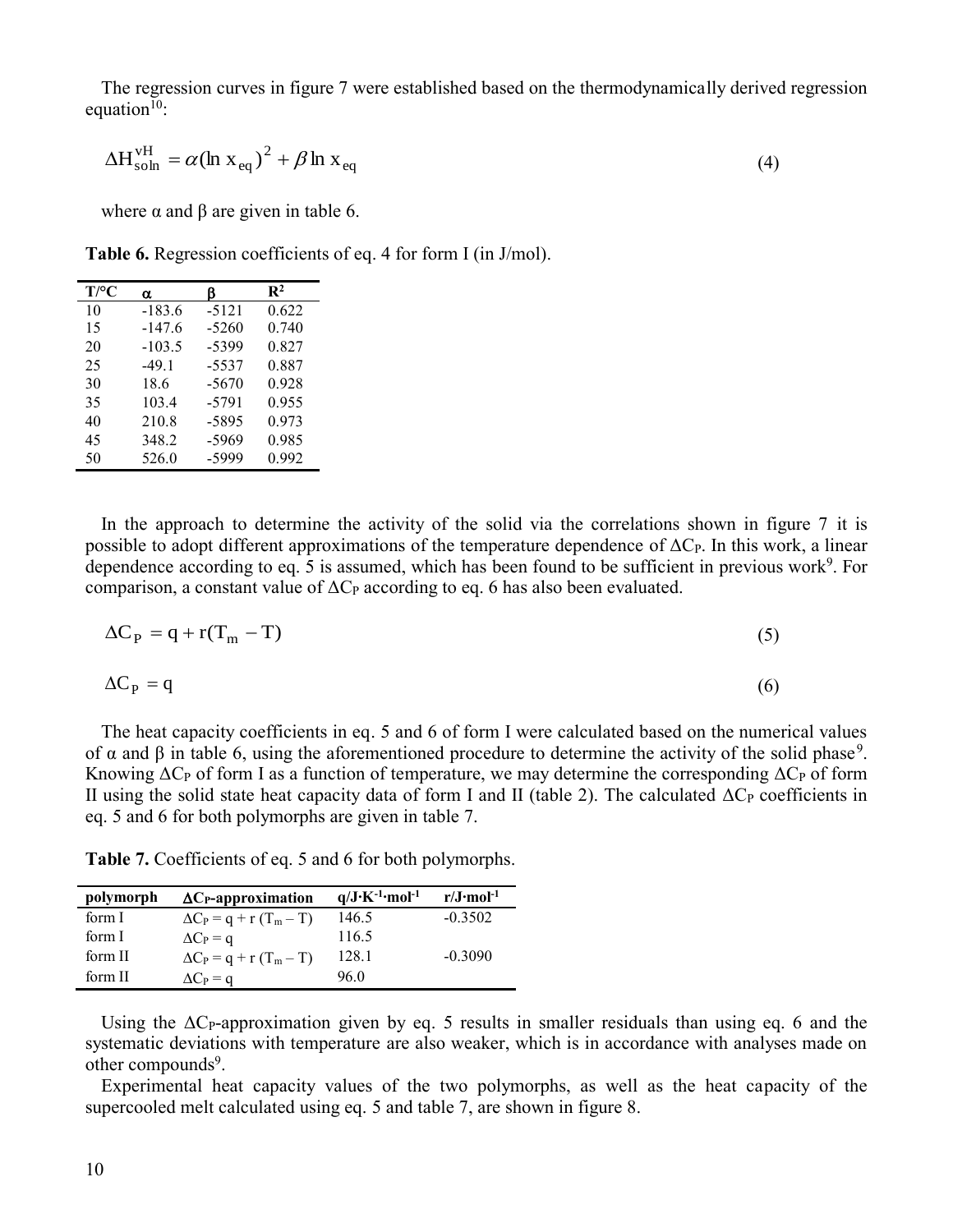

**Figure 8.** Experimental heat capacity of form I (red), form II (blue), extrapolated to the melting points, and calculated heat capacity of the supercooled melt (green).

It is now possible to use the derived temperature dependence of  $\Delta C_P$  to evaluate the thermodynamic stability relationship from 280 K up to the melting temperature of the two polymorphs. The van't Hoff plot in figure 9 shows the temperature – activity relationship of the two polymorphs, calculated using eq. 3 and 5, from ambient temperature up to their respective melting points. The stability transition temperature is 156.1°C (429.3 K) if eq. 5 and the parameters in table 7 are used, compared to 155.8°C if eq. 6 is used, and ≤157.25°C according to DSC observations of the solid-solid transition.



**Figure 9.** The solid-state activity of form I (red) and form II (blue) from 280 K up to the melting temperature of each polymorph.

Furthermore, real energy-temperature diagrams can now be constructed, describing the temperature dependence of the Gibbs free energy of fusion,  $\Delta G^{f}(T)$ , the enthalpy of fusion,  $\Delta H^{f}(T)$ , and the entropy of fusion,  $\Delta S^{f}(T)$ , for each polymorph. Based on eq. 3 and 5 the following thermodynamic relations can be derived from the melting temperature, at which the chemical potential of the solid is equal to the chemical potential of the melt:

$$
\Delta G^{f}(T) = \Delta H^{f}(T_{m}) \left[ 1 - \frac{T}{T_{m}} \right] + q \left[ T - T_{m} - T \ln \left( \frac{T}{T_{m}} \right) \right] + r \left[ \frac{T^{2}}{2} - \frac{T_{m}^{2}}{2} - T_{m} T \ln \left( \frac{T}{T_{m}} \right) \right]
$$
(7)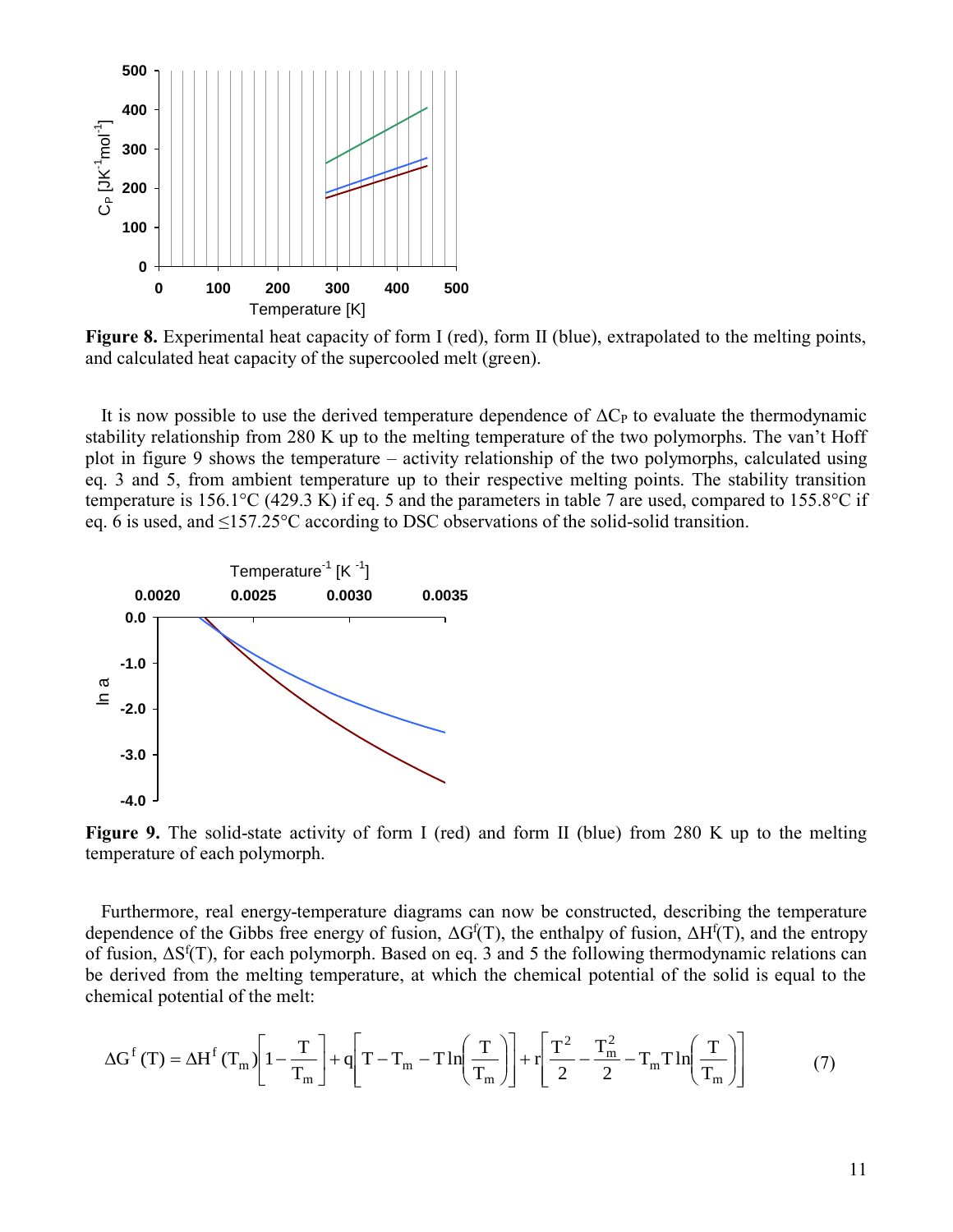$$
\Delta H^{f}(T) = \Delta H^{f}(T_{m}) + q(T - T_{m}) - \frac{r}{2}(T - T_{m})^{2}
$$
\n(8)

$$
\Delta S^{f}(T) = \Delta S^{f}(T_{m}) + q \ln \left(\frac{T}{T_{m}}\right) + r \left[T_{m} \ln \left(\frac{T}{T_{m}}\right) - T + T_{m}\right]
$$
\n(9)

The complete thermodynamic relationship of the two polymorphs determined using eq. 7 - 9, are shown in figure 10.

As can be seen in figure 10, the magnitude of both the enthalpy and entropy term is consistently lower for form II than for form I over the entire investigated temperature interval. The polymorphic stability transition appears at 429.3 K at which point the enthalpy difference between form II and form I is 9.2  $kJ \cdot mol^{-1}$  and the entropy difference is 21.4 J $\cdot$ mol $^{-1}$  $K^{-1}$ . With decreasing temperature, the enthalpy difference between form II and form I decreases down to 6.7  $kJ$  mol<sup>-1</sup> at 280 K, and the entropy difference is reduced to 14.5 J·mol<sup>-1</sup>·K<sup>-1</sup>, corresponding to a T $\Delta S$  contribution to the difference in free energy of 4.0 kJ·mol<sup>-1</sup>. It is also seen in figure 10 that  $\Delta G^{f}(T)$  approaches  $\Delta H^{f}(T)$  with decreasing temperature, for both polymorphs. The  $\Delta G$  and  $\Delta H$ -curves will theoretically converge at 0 K, and, as can be seen in figure 10, this can be expected to occur somewhere between  $8.7 - 16.1 \text{ kJ·mol}^{-1}$  for form I and between 6.0 – 9.4 kJ⋅mol<sup>-1</sup> for form II.



**Figure 10.** Energy of fusion-temperature diagram of form I (red) and form II (blue), displaying how the thermodynamic properties  $\Delta G^f$  (solid curves),  $\Delta H^f$  (dashed curves) and  $T \cdot \Delta S^f$  (dotted curves) change with temperature up to the melting temperature of respective polymorph. The polymorphic transition temperature is given as a green vertical line at 429.3 K.

#### *Primary nucleation of mABA polymorphs*

In analysing the nucleation results in table 5, the average supersaturation ratio with respect to the thermodynamically stable polymorph (form I) at the onset of nucleation, S<sub>I</sub>, is given for each series of nucleation experiments: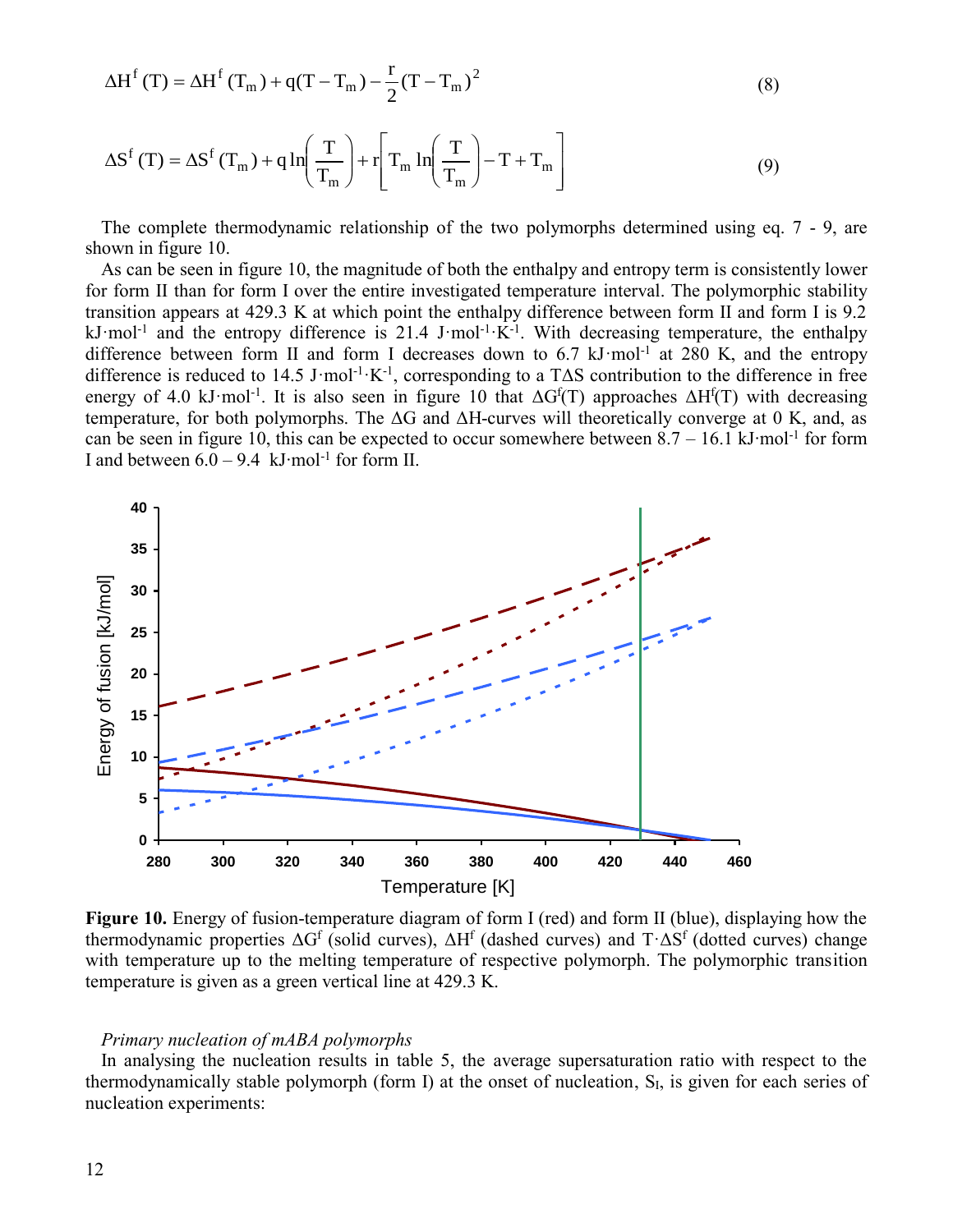$$
S_{I} = \frac{x}{x_{I,eq}}
$$
 (10)

where x represents the mole fraction concentration of mABA in solution and  $x_{I,eq}$  is the corresponding mole fraction solubility of form I at the nucleation temperature. For acetonitrile and ethyl acetate, the solubility of form II has been determined experimentally, and the corresponding average supersaturation ratio is also given in table 5. However, since the solubility of form II could not be measured in water or methanol, for the purpose of further analysis the approximation that the solubility ratio of the two polymorphs in a solvent is independent of the solvent is employed. The rationale for this is as follows:

The mole fraction solubility of the solid phase i at a given temperature can be written as:

$$
x_{\text{eq},i} = \frac{a_i}{\gamma_{\text{eq}}} \tag{11}
$$

The solubility ratio of form II to form I at that temperature then becomes:

$$
\frac{\mathbf{x}_{\text{eq,II}}}{\mathbf{x}_{\text{eq,I}}} = \frac{\mathbf{a}_{\text{II}}}{\mathbf{a}_{\text{I}}} \frac{\gamma_{\text{eq,II}}}{\gamma_{\text{eq,II}}}
$$
(12)

The activity coefficient  $\gamma$  depends on solvent, temperature and solution concentration but is independent of the solid phase structure. In eq. 12, the ratio of activity coefficients captures the entire influence of the solvent on the solubility ratio of the two polymorphs. In the same way, the ratio of solid-state activities accounts completely for the influence of the solid forms on the solubility ratio, except for the fact that the different forms have different solubility, which effects the activity coefficient ratio via the concentration dependence of the activity coefficient. In figure 11, the solubility ratio of the two polymorphs in ethyl acetate and acetonitrile, respectively, are plotted in the temperature interval 5 – 30°C, corresponding approximately to where experimental solubility data is available. In addition, the ratio of solid-state activities of the two polymorphs is shown. For these two solvents, the solubility ratios are quite similar, differing only by  $4.5 - 10\%$ . Furthermore, in this temperature interval the ratio of solid-state activities is close to the solubility ratios and the relationship between solubility ratio and solid-state activity ratio is approximately linear with temperature.



Figure 11. The ratio of the solubility of form II to that of form I in ethyl acetate (orange) and acetonitrile (green), and the corresponding ratio of solid-state activities (black).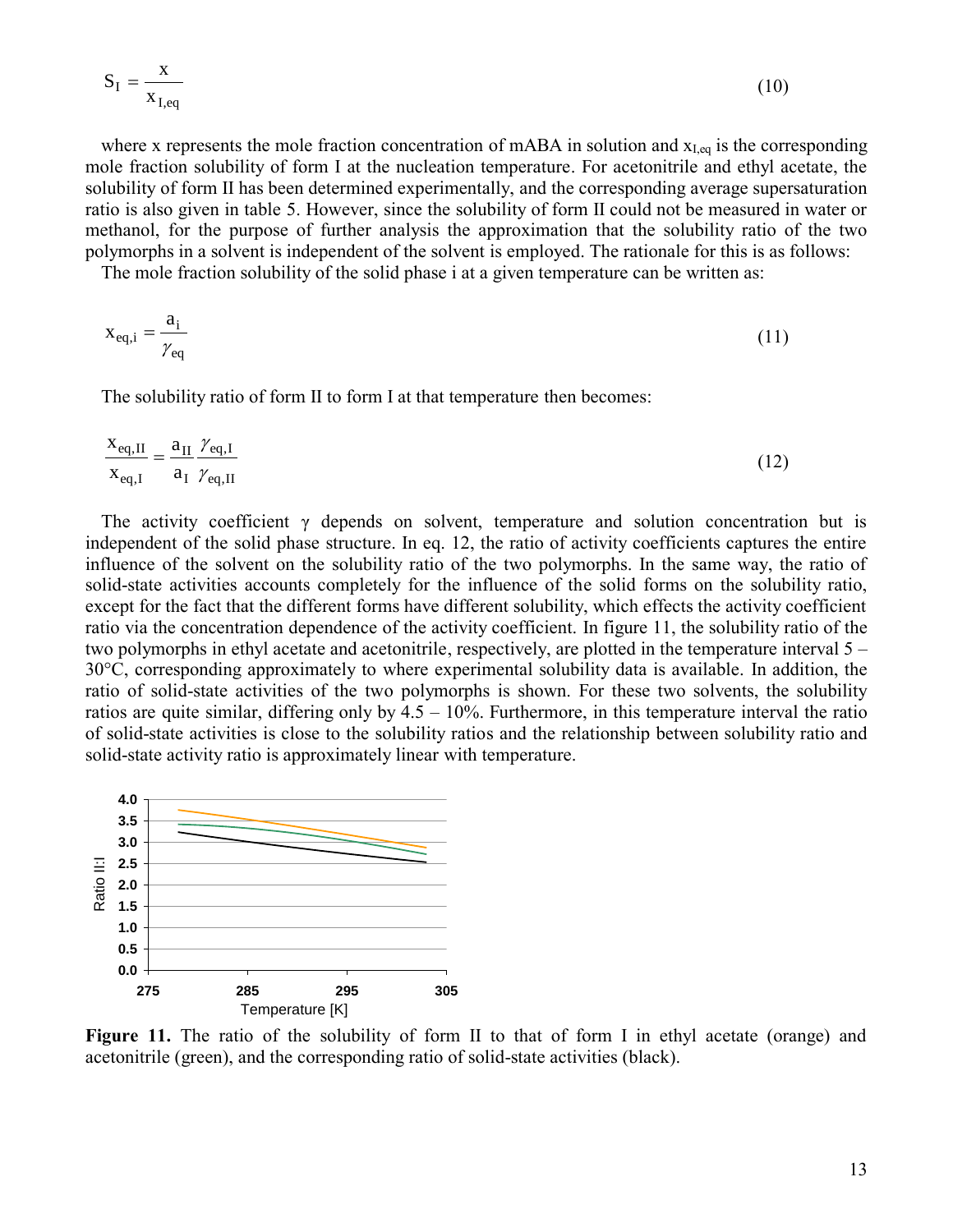As shown in figure 11, in acetonitrile and ethyl acetate the ratio of activity coefficients is reasonably close to unity, and accordingly the influence of concentration on the activity coefficient is not large. Based on figure 11, no dramatic difference in the solubility ratio between different solvents is expected, because this ratio is expected to, and appears mainly to be governed by the ratio of solid-state activities.

In figure 12 is shown the mole fraction solubility of the two polymorphs in the different solvents, as well as the solid-state activities (ideal solubility), in a van't Hoff plot.



**Figure 12.** A van't Hoff plot of the solubility of the two polymorphs in the temperature interval 5 – 30°C.

The mole fraction solubility in methanol is comparatively high, then follows the solubility in ethyl acetate, acetonitrile and finally water in which the solubility is fairly low. Based on figure 12 there is no particular reason to expect that the solubility ratio between the two polymorphs in water and, especially, in methanol would differ significantly from that in ethyl acetate and acetonitrile. Hence, all in all it appears to be a reasonable approximation to assume that the solubility ratio is independent of the solvent, and below the solubility of form II in methanol and water is estimated using the average solubility ratio in acetonitrile and ethyl acetate at each temperature.

As mentioned earlier, the solid material generated in the nucleation experiments was filtered and analyzed immediately upon visible nucleation, as semi-dry material with no specific drying step. Throughout the following discussion, it will be assumed that the polymorph identified in the sample is also the polymorph that actually nucleated. However, in some experiments there is the possibility that the observed polymorph is actually the result of a transition following the nucleation. In methanol, only form I was observed and all nucleation occurred while the solution was undersaturated with respect to form II according to the above analysis, so in this case there is no uncertainty regarding the nucleating polymorph. In water, some experiments nucleated above the solubility curve of form II, and even though all experiments produced form I, there is a possibility in these cases that the nucleating polymorph was form II. It should be noted that we have no observations that support this, but on the other hand we have observed that the transformation of form II into form I is rapid in aqueous solution. In acetonitrile, most experiments produced form II. In the slurry solutions of form II in acetonitrile used for measuring the solubility of this polymorph, no detectable transformation occurred for significant periods of time at low temperatures. Hence, we have fairly strong reasons to believe that in the experiments where form I was isolated, this is also the form that nucleated.

In figure 13, the primary nucleation events observed in the different solutions are plotted in concentration – temperature graphs, together with the solubility curves of the two polymorphs. In acetonitrile, the nucleation occurs at a temperature where the solution is supersaturated with respect to both polymorphs, and 83% of the nucleation experiments resulted in form II. In methanol only form I nucleated, and as shown in figure 13 it appears that all nucleation events in this solvent occurred while the solution was clearly undersaturated with respect to form II. The interpretation is that in acetonitrile,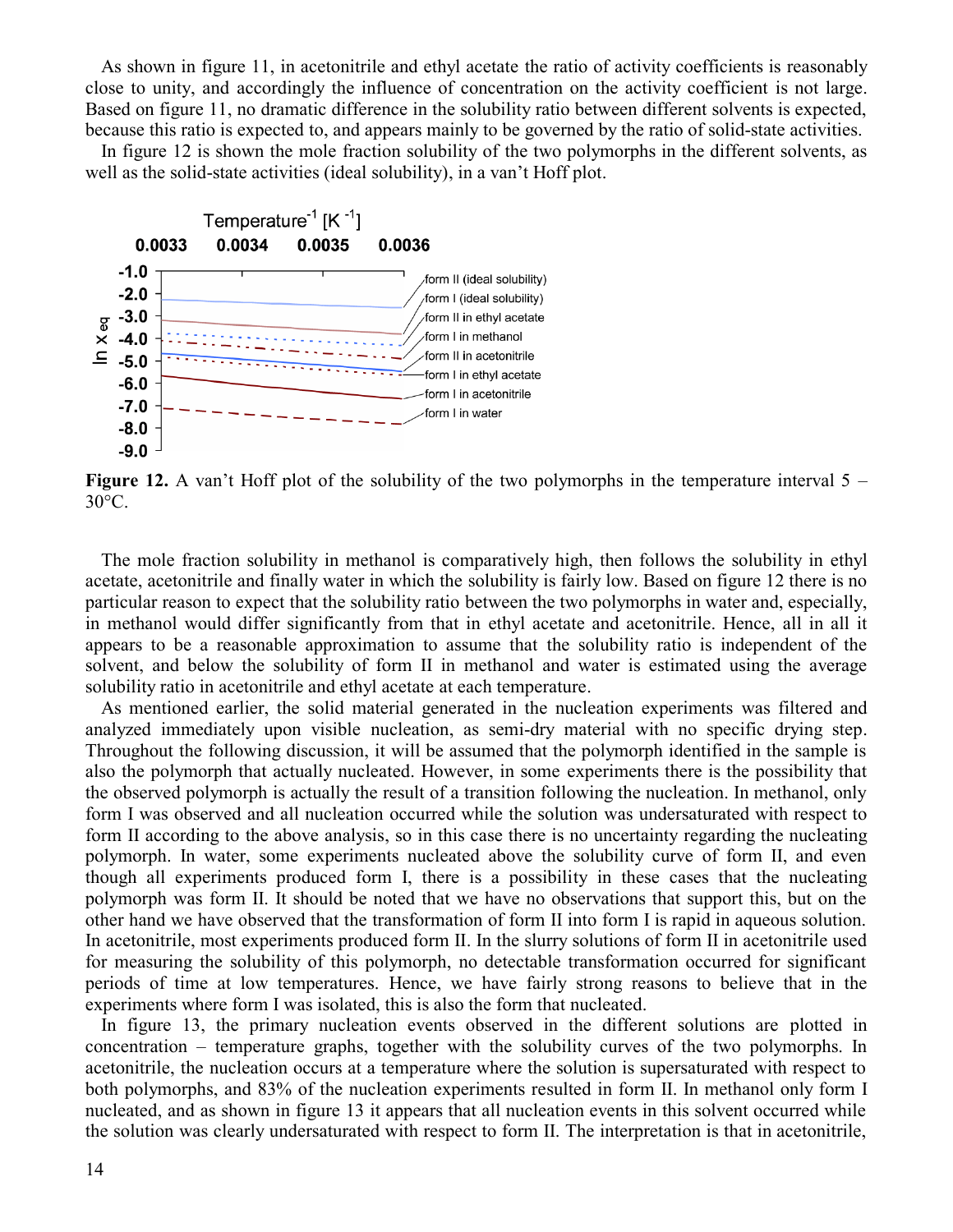the metastable zone of form I is so wide as to allow cooling to proceed into the region where form II also becomes supersaturated before nucleation occurs, while in methanol the metastable zone of form I is much more narrow. In water, just like in methanol, form I nucleated in 100% of the experiments, and again, although less clear than for methanol, our estimate of the solubility of form II suggests that in water, nucleation took place at temperatures where the solution was undersaturated, or just slightly supersaturated, with respect to form II.



**Figure 13.** The onset of nucleation plotted in a concentration vs. temperature graph, together with solubility curves, for form I (red) and form II (blue), in a) acetonitrile, b) water, and c) methanol. The solubility of form II in water and methanol was estimated using the average solubility ratio between the two forms in acetonitrile and ethyl acetate (dashed curves).

Overall, it appears that it is comparatively more difficult for a stable nucleus of form I to form in acetonitrile than in methanol. In ethyl acetate, finally, the conditions are such that, when the experiments were aborted at the low-temperature limit, the solutions were not sufficiently supersaturated for either form to nucleate –  $S_I$  was then at 4.9 and  $S_{II}$  at 1.3, indicating that the metastable zone of form I in this solvent is considerable. This is further illustrated by figure 14, where the polymorphic outcome of nucleation experiments under different experimental conditions are shown against the supersaturation ratio with respect to form II. This diagram clearly shows that for the majority of experiments resulting in form I, nucleation occurred while form II was still undersaturated.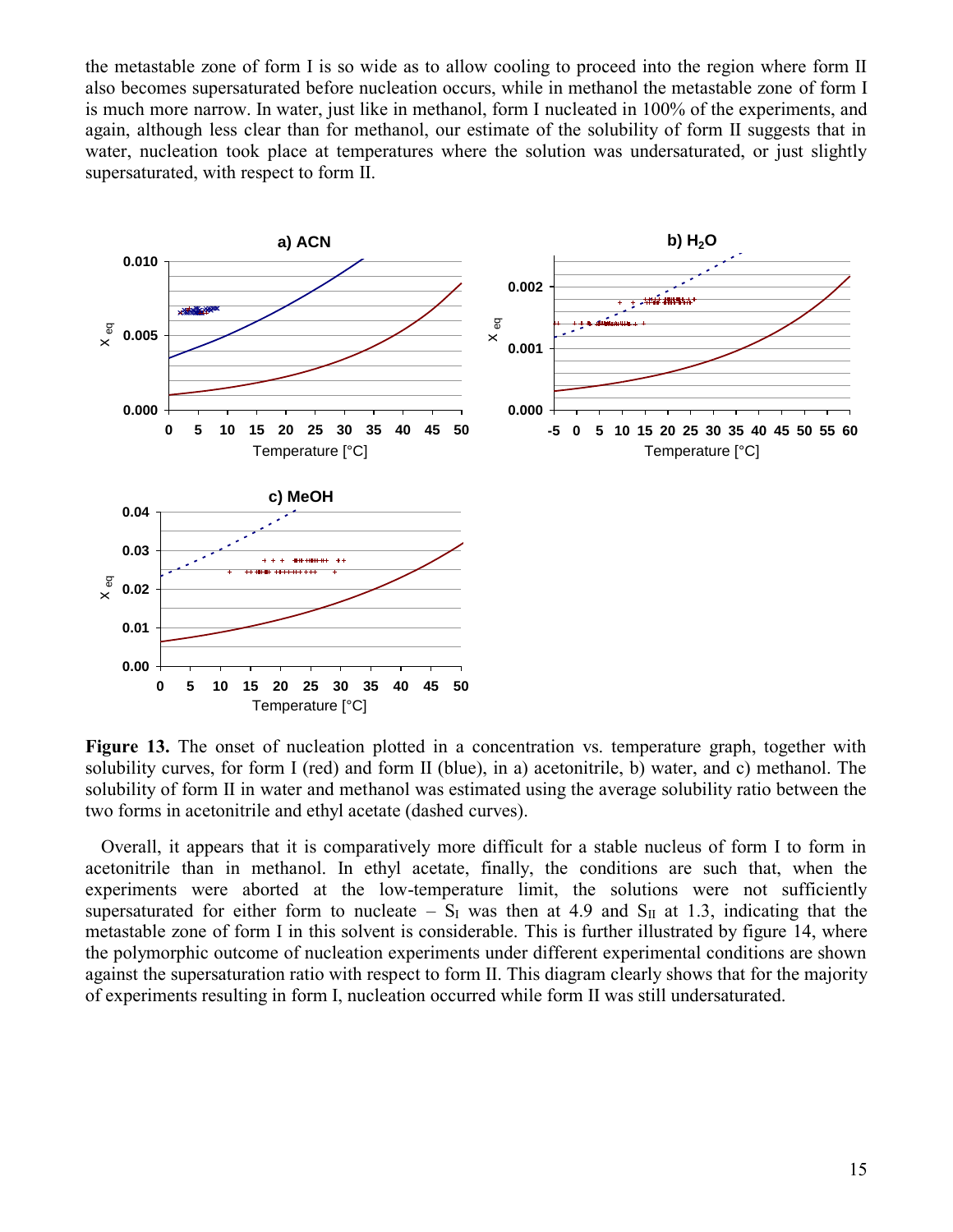

**Figure 14.** The number of samples nucleating at different intervals of relative supersaturation, with respect to form II.

The nucleation of form I, as given by figures 13 and 14, is much more difficult in acetonitrile and ethyl acetate than in water and methanol. The crystal structure of form I has not been resolved, which is unfortunate for a discussion of the structure-nucleation relationship. However, it has been reported that this polymorph is a zwitterionic structure<sup>6,7</sup>, whereas in form II the molecules are non-ionic. Accordingly, the nucleation of form I is expected to depend on the concentration of zwitterions in solution. The distribution between zwitterions and non-ionic molecules is expressed by the equilibrium constant  $K_z$ :

$$
K_{Z} = \frac{\{^{+}H_{3}N - Ar - COO^{-}\}}{\{H_{2}N - Ar - COOH\}}
$$
 (13)

It has been reported<sup>11,12,13</sup> that values of  $K_Z$  for aminobenzoic acids in water are in the order of unity, in marked contrast to simple, aliphatic amino acids which tend to exist almost completely in the zwitterionic form in aqueous solution. In water at room temperature conditions, mABA has been reported by different authors to be 50%<sup>11</sup> and 70%<sup>12</sup>, respectively, in zwitterionic form. Unfortunately, we have not been able to find distribution coefficients for mABA in the other solvents investigated, but in dioxane and chloroform it has been shown that mABA is largely present in its non-ionic form in solution<sup>6</sup>. In general,  $K_Z$  will depend on the capacity of the solvent molecules to solvatize and stabilize the two molecular forms<sup>14</sup>. Investigations of the zwitterionic : non-ionic equilibrium of the solvatochromic dye rhodamine B in different solvents have shown that mainly the protic character of the solvent, but also the polarity, as well as the temperature, can be correlated to the distribution in solution between zwitterions and non-ionic molecules<sup>15</sup>. The same study also reports that the zwitterion concentration of rhodamine B in acetonitrile and ethyl acetate solutions is virtually zero.

Accordingly, a probable explanation for the influence of the solvent on the nucleation of form I is that methanol and water are polar, protic solvents, containing hydroxyl groups that can form hydrogen bonds with, and thus stabilize, a zwitterionic molecule in solution. In these solvents there may thus be a fair concentration of the zwitterionic form, which would facilitate the nucleation of form I. Acetonitrile and ethyl acetate, however, are aprotic solvents, and hence by the same argument poor solvents for a zwitterionic form. The concentration of zwitterions can thus be expected to be very low, and the nucleation of form I to be significantly more difficult. Finally, it is perhaps unexpected to find that form I is able to nucleate more easily in methanol than in water. However, for rhodamine B it is reported<sup>15</sup> that the compound in methanol is slightly more dissociated than in water. In addition, the mole fraction solubility of mABA is approximately 18 times higher in methanol than in water.

As figure 13 shows, the spread in nucleation with respect to temperature is considerable in all solvents. If the data is instead considered with respect to the thermodynamic driving force required for nucleation, expressed for the solid form *i* as the difference in the chemical potential of the solute in solution at the point of nucleation compared to saturation at the same temperature: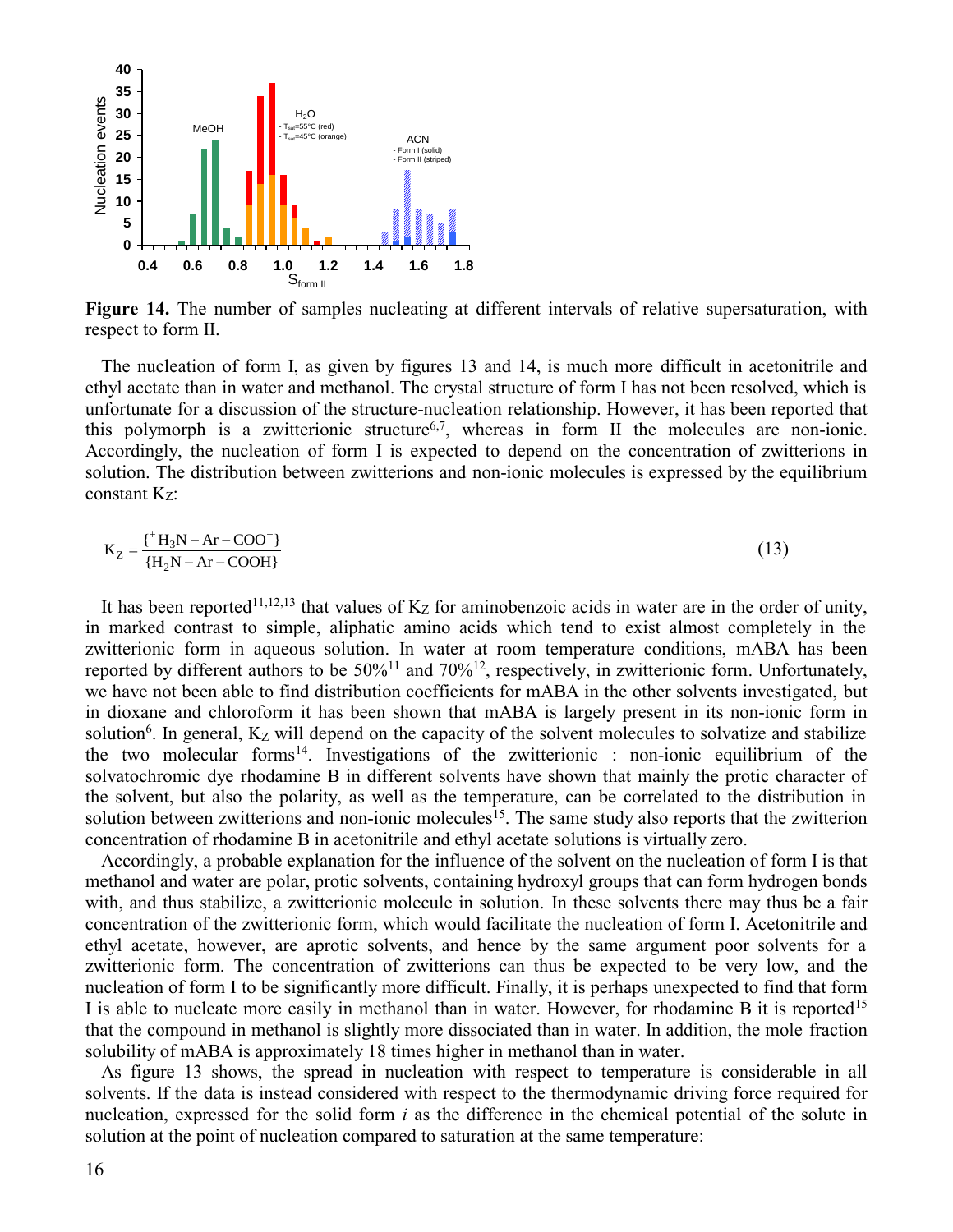$$
\Delta \mu_i = RT \ln \frac{\gamma}{\gamma_{\text{eq},i}} \frac{x}{x_{i,\text{eq}}} \approx RT \ln \frac{x}{x_{i,\text{eq}}} = RT \ln S_i \tag{14}
$$

it can be seen in figure 15 that the spread in nucleation in terms of driving force is on the order of one kJ/mol. For form I, the spread appears to decrease with increasing driving force. Equation 14 assumes that the influence of small concentration differences on the activity coefficient can be neglected.



**Figure 15.** Cumulative distribution of nucleation events vs. increasing thermodynamic driving force for nucleation, expressed in terms of difference in solute chemical potential between the solution at nucleation and at equilibrium, with respect to the nucleating polymorph: methanol,  $T_{sat} = 45^{\circ}$ C (green); water,  $T_{\text{sat}}=55^{\circ}\text{C}$  (red) and  $T_{\text{sat}}=45^{\circ}\text{C}$  (orange), and acetonitrile,  $T_{\text{sat}}=45^{\circ}\text{C}$ , (blue, form I = solid curve, form  $II =$  striped curve).

(14)<br>
eleation in terms of driving force is on the order of one<br>
e with increasing driving force. Equation 14 assumes<br>
es on the activity coefficient can be neglected.<br>
<br>
<br>
<br> **S**<br>
counts vs. increasing thermodynamic driv For a polymorphic system, the case of m-aminobenzoic acid shows how the solid phase that nucleates depends on the relationship between thermodynamics and kinetics. In order to achieve control over the crystallizing polymorph, it is necessary to consider solubility relationships as well as nucleation kinetics of each polymorph, and in addition how the speciation in solution relates to how the compound appears in the solid state. At any point during a crystallization, any polymorph whose current solubility is lower than the solution concentration has the potential to nucleate, and whether it will do so or not is governed by kinetics. In order for the metastable form to appear, a more narrow metastable zone is not sufficient; the metastable form may only nucleate if the nucleation of the stable form is sufficiently obstructed, in relation to the difference in solubility between the two polymorphs. For m-aminobenzoic acid, form I is thermodynamically much more stable than form II. However, in acetonitrile, the nucleation of form I is quite difficult, whereby form II can be given the opportunity to become supersaturated and nucleate. In methanol in particular, but also in water, the metastable zone of form I is more narrow compared to the difference in solubility between the two polymorphs, and only form I nucleates. Of course, it is important to recognize that in general, the solubility of a metastable polymorph may not always be easy to determine. Furthermore, the mechanisms of molecular clustering and nucleation of a solid in solution are poorly understood<sup>16</sup> and not easily investigated.

The experimental results of the present work clearly illustrate the stochastic nature of primary nucleation. Not only is there a significant spread in nucleation temperature in all the solvents; in acetonitrile there is also a variation in the polymorph that nucleates. In 83% of the experiments, form II is obtained, in 10% form I, and in 7% the result is a concomitant nucleation of the two polymorphs.

## **CONCLUSIONS**

m-Aminobenzoic acid can crystallize into two different polymorphs. The polymorphs are enantiotropically related, with a transition temperature determined by calorimetry to be below 157.25°C, and by a thermodynamic analysis to be 156.1°C. At ambient temperature, form I is the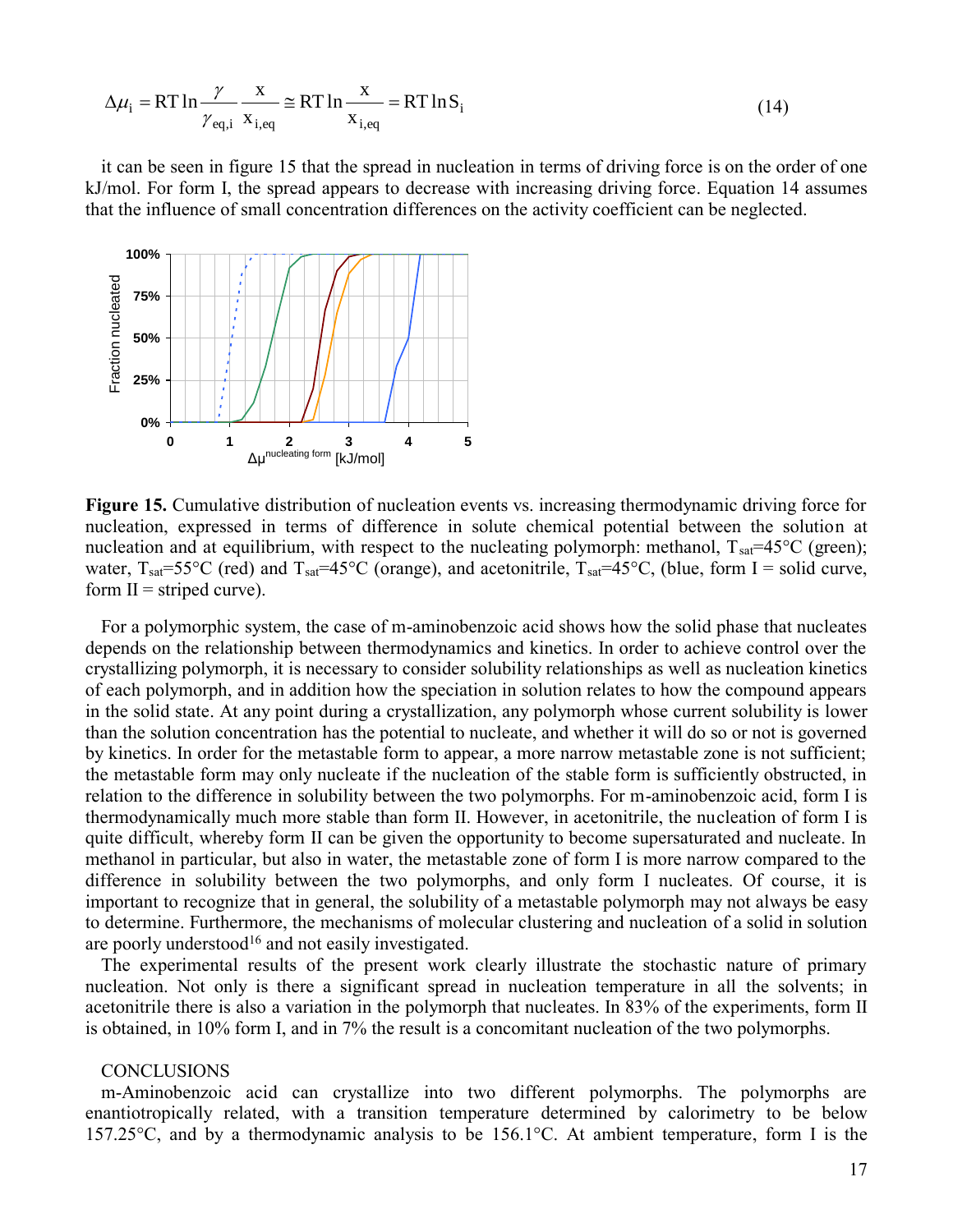thermodynamically stable form. The only published structure<sup>5</sup> is actually that of form II, which is strongly metastable at ambient conditions.

The thermodynamic parameters free energy, enthalpy and entropy of fusion have been determined as functions of temperature, for both polymorphs, by a comprehensive thermodynamic analysis. The energy – temperature diagram reveals an enthalpy difference between form II and form I of 9.2 kJ∙mol<sup>-1</sup> at the transition temperature, decreasing to 6.7 kJ∙mol-1 at 280 K.

The study of primary nucleation has shown that for mABA, the polymorph that nucleates depends on the solvent. By performing multiple identical cooling crystallization experiments at different conditions, it has been shown that in spite of a large difference in solubility at the investigated temperatures, it is possible to produce the metastable form II by choosing conditions where the crystallization kinetics strongly favour this polymorph over the stable form I. In 60 identical experiments with acetonitrile solutions saturated at 45°C, 83% resulted in pure form II, and 17% either in pure form I or in a mixture of the two polymorphs. However, in methanol in particular, but essentially also in water, the metastable zone of form I is too narrow, in comparison to the difference in solubility, to allow form II to nucleate. It has been reported that the solid form of m-aminobenzoic acid here referred to as form I is composed of zwitterions<sup>6,7</sup>. Since the concentration of zwitterions in solution can be expected to very low in acetonitrile and ethyl acetate this explains the relative difficulty of nucleating form I in these solvents. This work underlines the importance of investigating both thermodynamic and kinetic aspects of the system, in order to clearly establish and rationalize the conditions of appearance of different polymorphs. The work also illustrates the important implications of the stochastic nature of nucleation for a polymorphic system, and the need to account for this in experimental work.